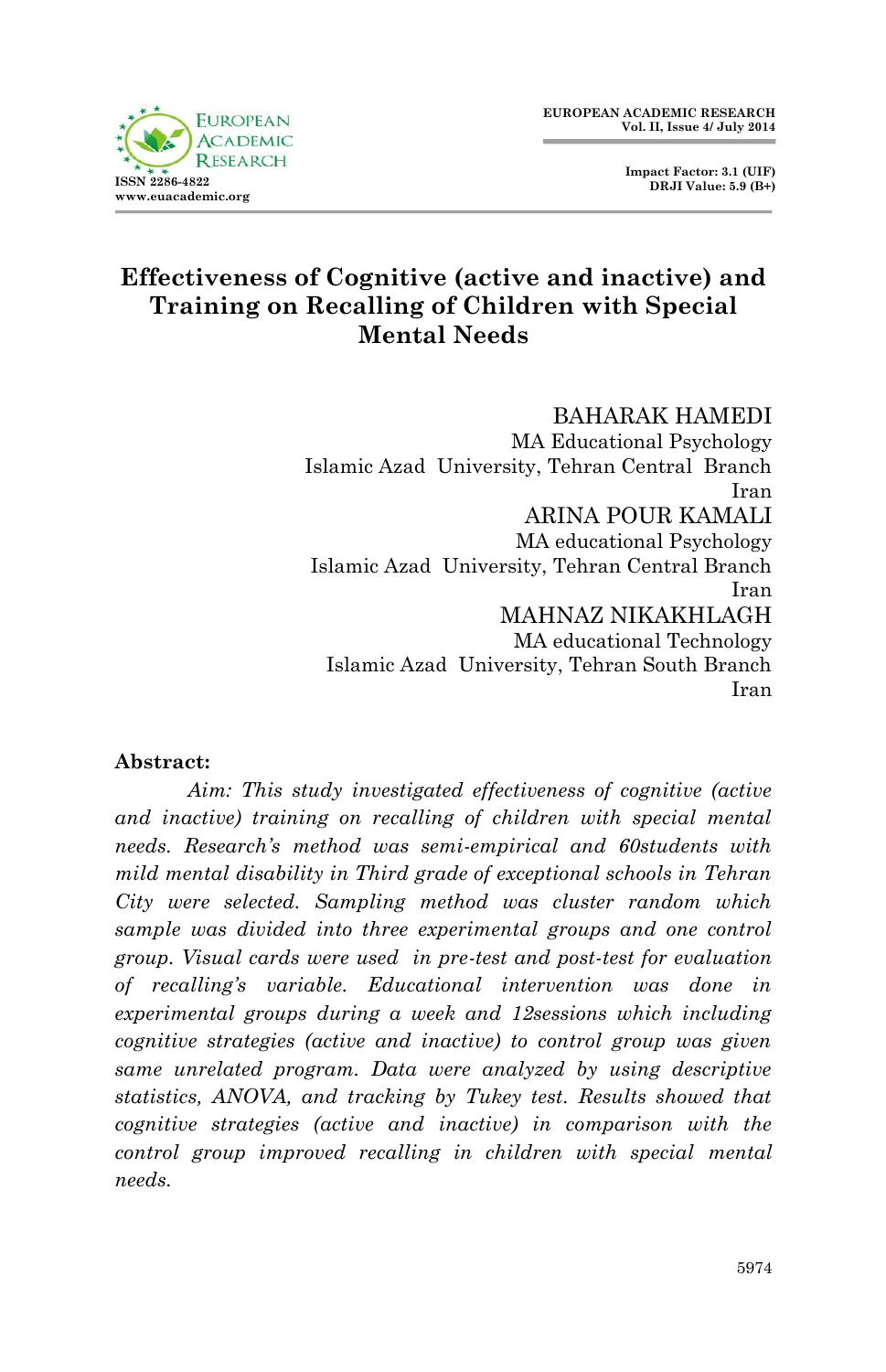**Key words:** cognitive strategies, Recalling, Special Mental Needs

## **Introduction**

Children with mild mental retardation, as children with mental disabilities who are educated are more backward than other groups who have training in the forehead were noted. Children with special needs, mental or words of mentally retarded children have difficulties in thinking and problem solving is identified (Van der Molen et al, 2007). The main difficulties for children when scientific activities as well as reading and writing (Halahan et al, 2005).

Studies have proven that the level of deep thinking and retention problems of children with special needs in mind his peers will be higher than the normal children (Halahan et al, 2009). The most consistent findings in comparison to nondisabled individual learning abilities and mental disabilities when takes special people with mental wish list of words, sounds or images that a group of a few seconds before they are presented to recall, weaker than non-disabled persons acting(Yousefi,2009). One of the main reasons that children with intellectual disabilities about the things to have trouble remembering complex, is that they do not know effective learning methods such as mediation which used. When individuals are given list of words to memorize it, they often try to practice it aloud and then maintain. However, such methods do not use students in general retardation (2002). Accordingly, many studies showed retarded children have difficulty in using cognitive strategies (Yousefi, 2009). Therefore, research should be directed to go to the children's cognitive aspects of learning strategies able to use (Martin, Craft & Sheng, 2001).

Studies show that an important part of cognitive strategies are learnable, and in particular the effect of cognitive strategies - learners with learning difficulties are faced in a way that is significant (Van der Molen et al,2007).Further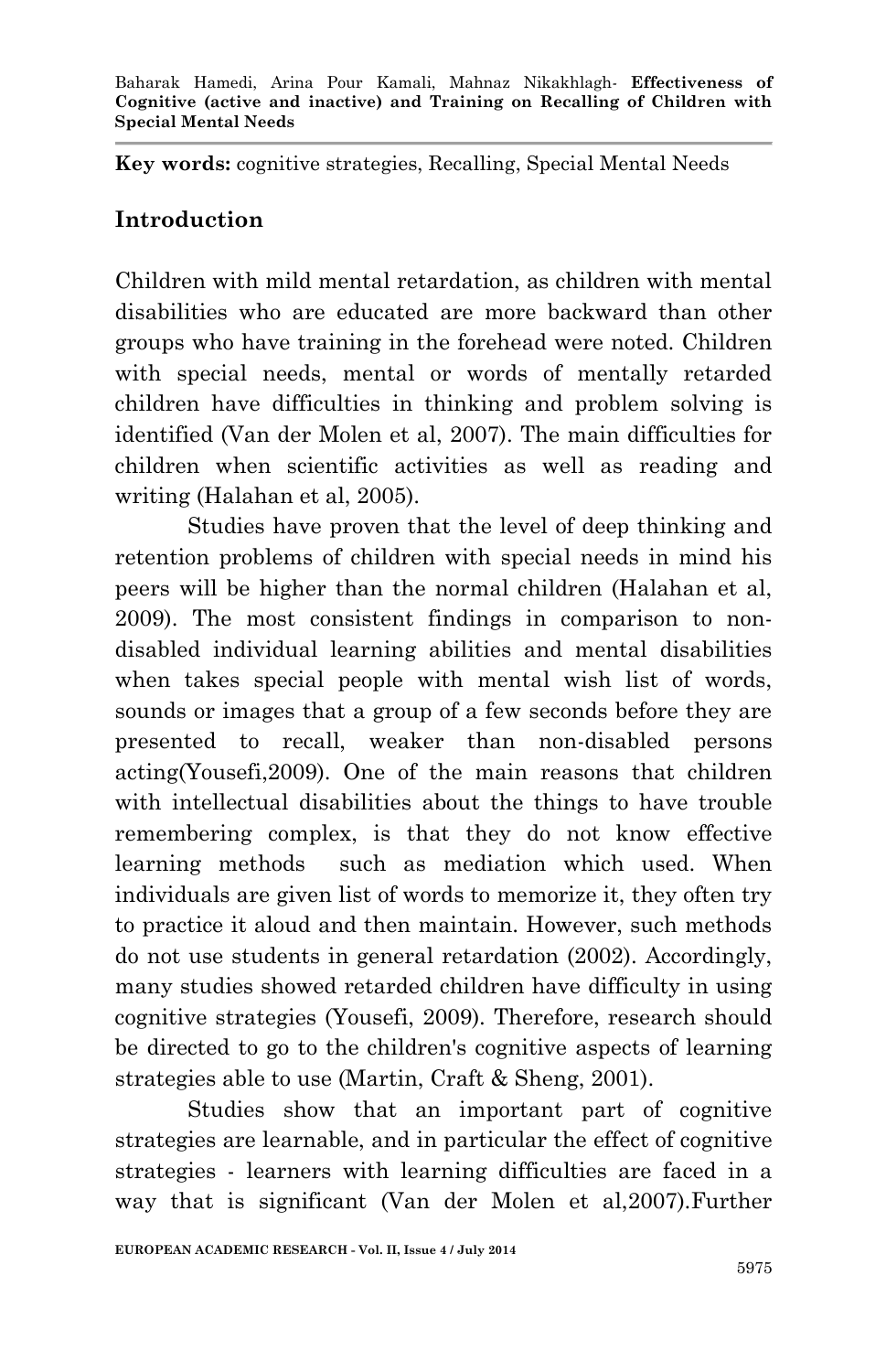research revealed that the cognitive training on academic performance and retention in memory is affected(Halahan et al, 2005).

For this reason, many researchers' findings indicate retention failure and subsequent reminder that enabled by the use of cognitive strategies, i.e. strategies in which children are taught methods to directly and continuously encourages children to the experimental strategy used in practice to improve (Yousefi, 1999). However, research has shown that children with special needs did not mind using cognitive strategies to keep their minds off the drug retention (Beckman, 2002). In other words when the Examiner strategies did not directly teach children the educational opportunity to learn using Ta Recommend syllabus, retention of material to memorize, they could not recall the content.

Accordingly, it can be concluded that students with disabilities are active learners, especially mentally, because they could not automatically cognitive strategies) to review, develop and organize) use. Thus, it can be stated that these students probably do not use self-regulatory strategies (Ruthanne & VonThaden, 2010) and not In other words of cognitive awareness (Henry & MacLean, 2010).

In addition to demographic characteristics on learning, children with mental disabilities have special motor and sensory feature that can affect their learning. If we accept the claim that many children in the sense of one or more specific problems, and these problems can be solved with special training (Chan, 2007); so it might be a different approach that involves the senses improve retention difficulties, memory and learning can help them (Cantrell, Chambers, Carter & Margaret, 2011).

Learning usually starts to provoke a sense of knowing looks, lack of attention to non-active cognitive strategies to enhance the retention of students with intellectual limitations of the former of the due to the up tested reminds children. The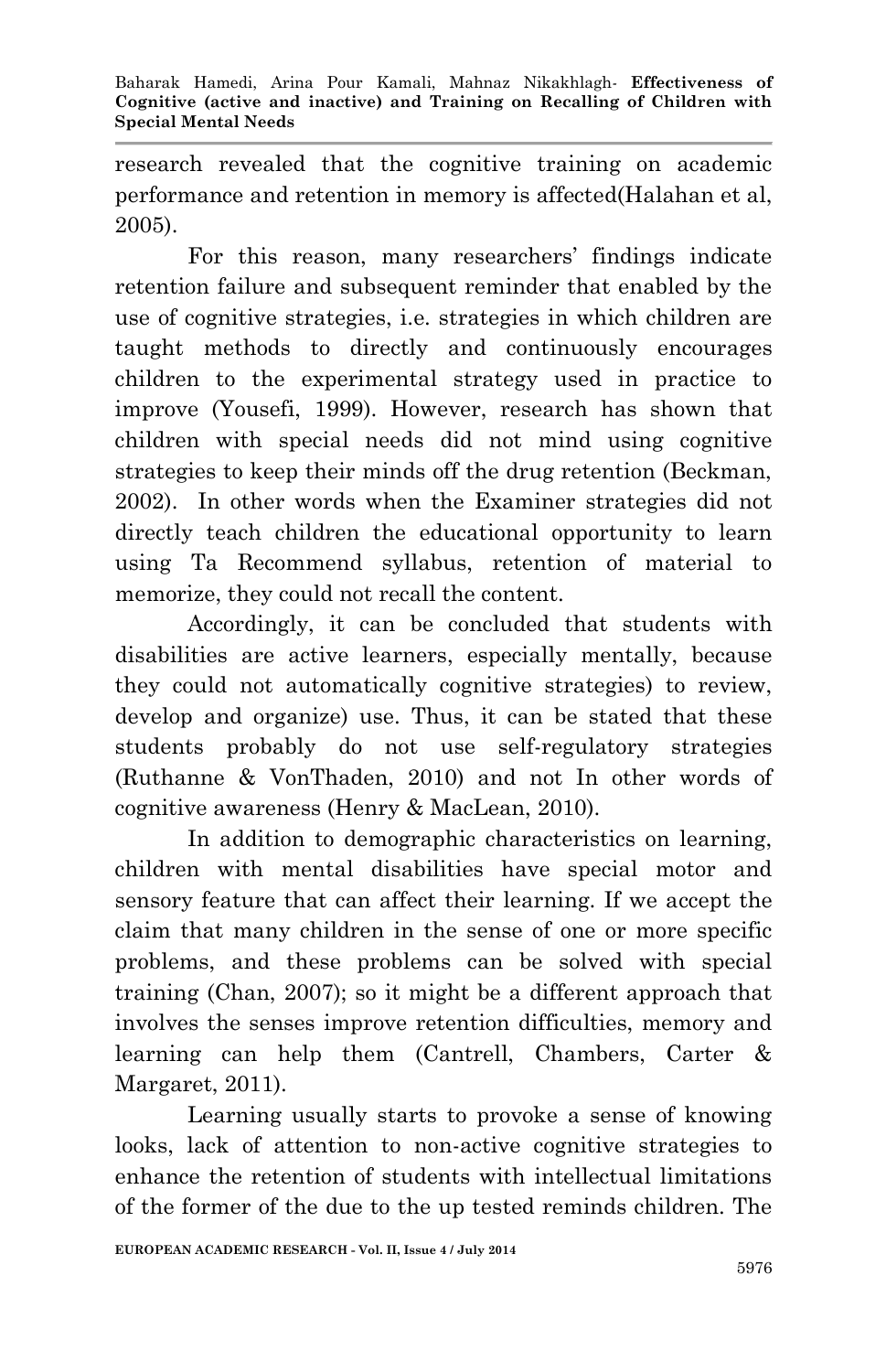purpose of this study was to investigate the effectiveness of cognitive training enable, disable reminders on children with special needs is subjective. According to this study, question whether active cognitive learning disabled children with special needs, mental effect on reminders**?**

# **Method**

This is quasi experimental with pre-test – post-test and control group.

## **Sampling**

The population is all children with special and mental needs in third grade boys in Tehran City that enrolled in 2011-2012. Community through use of random sampling multi-stage cluster of four schools from different districts of Tehran selection of these four schools, 60 children, mentally retarded boy, grade III sampling randomly selected 60 children who were selected to randomly into three groups (Control group, Inactive Cognitive group, Active cognitive group) and control group of 15 subjects were assigned to each group. Children placed in different groups were done randomly.

## **Measure**

Recalling method to measure term is used with series of images. Adopted in this study to measure recall tests, post-test were used in each of 12 cards.

The theme of card is fruits, animals and the equipment. And 4 of each card were presented.

It was a way of grading cards for every correct answer a score considered was otherwise a score of subjects was not. Sum of individual scores is for each test score as he was reminded.

A total of 18 cards for intervention in these categories (fruits, animals and tools) were used. Recalling pre-test, 12 cards were included to assess children's learning before we can determine level of recall was done. After recall test, 12 cards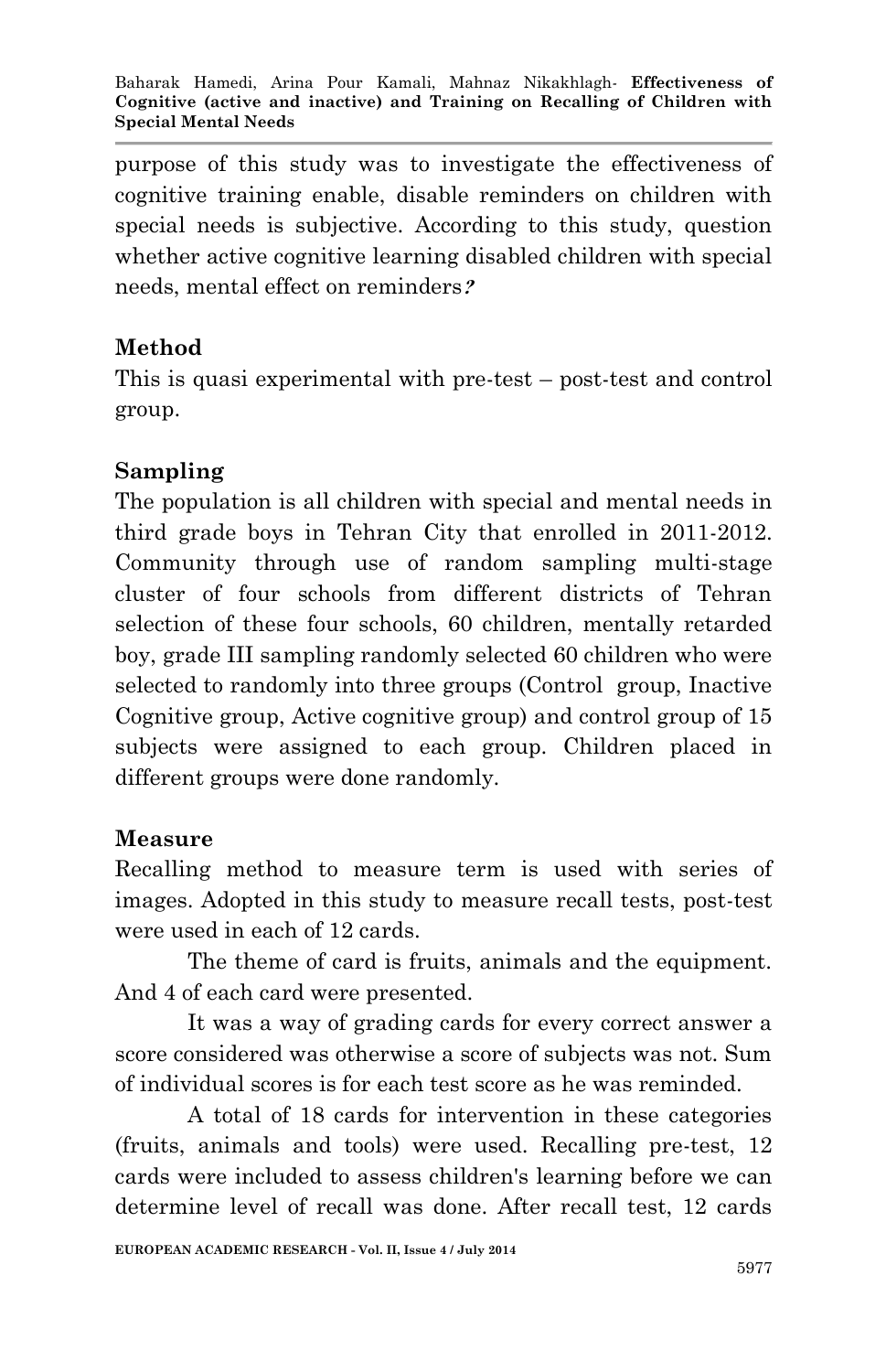were included after training; children were evaluated to determine effectiveness of training.

Instructions pre-test and post-test are as follows: The child is going to do play together. I'll show you some photos and called one by one to tell them. Good look at the photos and try to remember the names of them. When I show you all the photos I have seen the photos say what?

Thus, the shape of the card is card was shown to the child was 5 seconds, giving him the opportunity to see card and next card was offered after 2 seconds. The results in table for each test were recorded.

# **Procedure**

After placing groups of subjects considered for each training group received 12 sessions in weeks. Active cognitive training group, experimenter was involved during learning techniques and strategies taught to children. And child continued to be encouraged to use these strategies in experimental tasks. These groups every three types of active cognitive training (overelaboration and organization) received. In every part of learning strategy training to child, he would also repeat their strategy to increase awareness.

That had to be done at each step; child was strongly encouraged to use strategy. For this purpose, children were told: "Whenever you see words you're repeating yourself (Review) / Every word is associated with task in mind of (extended) and / or when you are putting words in their class (organization), words come much better than you remember. Later education and strategy, position child was tested activities and guided by instructor was encouraged to use strategies learned in similar situations. Education end and pilot training success charts visual feedback was given to child who has done much good.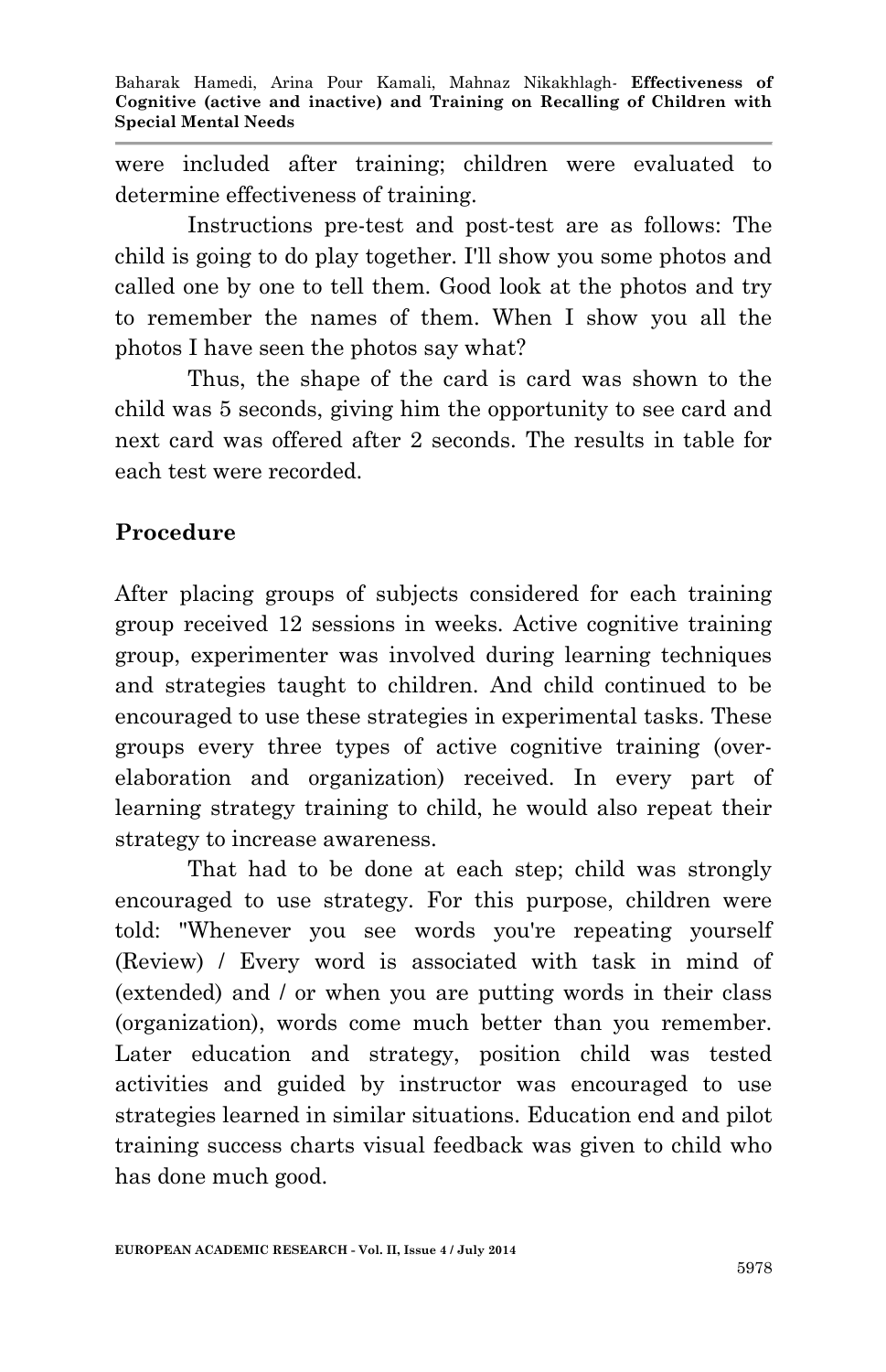Baharak Hamedi, Arina Pour Kamali, Mahnaz Nikakhlagh*-* **Effectiveness of Cognitive (active and inactive) and Training on Recalling of Children with Special Mental Needs**

It will constantly remind him of this so when faced with task like this can make use of these methods. Learn strategies to ensure that children were asked questions about form of incomplete sentences. During training, ratters' cognitive learning disabled children did not have any interference would only provide conditions for children. In this manner, group learned words with Recommend Syllables (card directs students to put words in right location), examiner shall receive. This reminds Recommend Syllables were prepared in manner that would lead child to certain number of cards desired to review to show his location. With proper understanding of the meaning of the expansion card to remember sweetheart remember writing (including writing the sweetheart remember) and take picture together. (When friend had written memory card section rabbits receiving rabbit runs fast) reminds Recommend Syllables was chosen so that relationship between card and prompt child to establish. So your child is developing means. Finally, sector classification, cards will be subject to recall Recommend Syllables place. The group will not have any incentive for deployment strategy. Only child's performance in each phase diagram is shown in his video. The child was placed in front of the curve operation was explained to him. If child was brought to him for all cards have been drawn diagram shown and instructor said, you have to see progress you make. It means that you've got to be able to show Stopping high. Good cards to Remembrance. And other explanation was not given.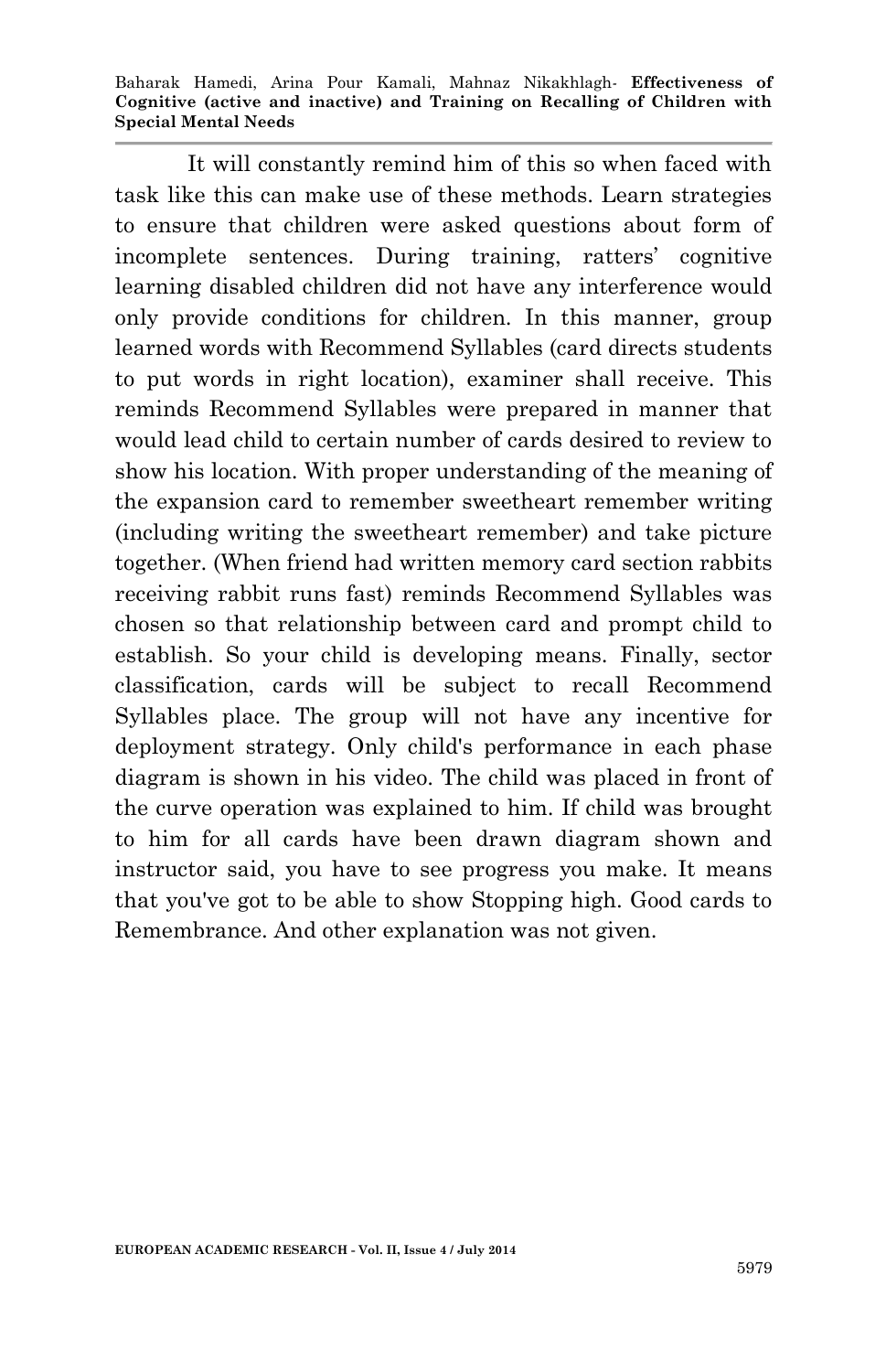#### **Results**

| Descriptive Statistics |           | Number | Mean  | Standard  | The<br>lowest | The highest |
|------------------------|-----------|--------|-------|-----------|---------------|-------------|
|                        |           |        |       | deviation | score         | score       |
| pre-                   | Control   | 15     | 7,40  | 1,29      | 6.00          | 9,00        |
| test                   | group     |        |       |           |               |             |
|                        | Inactive  | 15     | 7.46  | 1,06      | 6.00          | 9,00        |
|                        | Cognitive |        |       |           |               |             |
|                        | group     |        |       |           |               |             |
|                        | Active    | 15     | 7,93  | 1,09      | 6.00          | 10.00       |
|                        | cognitive |        |       |           |               |             |
|                        | group     |        |       |           |               |             |
| post-                  | Control   | 15     | 7,86  | 0,74      | 7.00          | 9,00        |
| test                   | group     |        |       |           |               |             |
|                        | Inactive  | 15     | 10.33 | 0.97      | 8.00          | 12,00       |
|                        | Cognitive |        |       |           |               |             |
|                        | group     |        |       |           |               |             |
|                        | Active    | 15     | 11,13 | 0,91      | 9.00          | 12,00       |
|                        | cognitive |        |       |           |               |             |
|                        | group     |        |       |           |               |             |

**Table 1. Descriptive data related to the pre-test and post-test, research subjects**

For effects of other variables are not affected by independent variable, with variance analysis when attempting to evaluate the homogeneity of age, mental age, IQ score, subjects were reminded. As Table 2 makes clear, F values for these variables in the control groups, cognitively disabled, cognitively disabled, subjects at the 0.05 is not meaningful. The subjects of same age and in a similar condition when, mental age, IQ scores were noted in pre-test to test.

| Table 2. Results of analysis of variance to assess the homogeneity of |  |
|-----------------------------------------------------------------------|--|
| the age, mental age, IQ, and scores on the recall test groups         |  |

| variable | of<br>Source | sum    | of | df | Mean   | F test | Significance |
|----------|--------------|--------|----|----|--------|--------|--------------|
|          | change       | Square |    |    | square |        | level        |
| Age      | Between-     | 6.243  |    | 3  | 2.081  | 2.438  | 0.074        |
|          | group        |        |    |    |        |        |              |
|          | Error        | 47.805 |    | 56 | 0.584  |        |              |
|          | Total        | 54.049 |    | 59 |        |        |              |
| Mental   | Between-     | 1.752  |    | 3  | 0.584  | 2.010  | 0.123        |
| age      | group        |        |    |    |        |        |              |
|          |              |        |    |    |        |        |              |

**EUROPEAN ACADEMIC RESEARCH - Vol. II, Issue 4 / July 2014**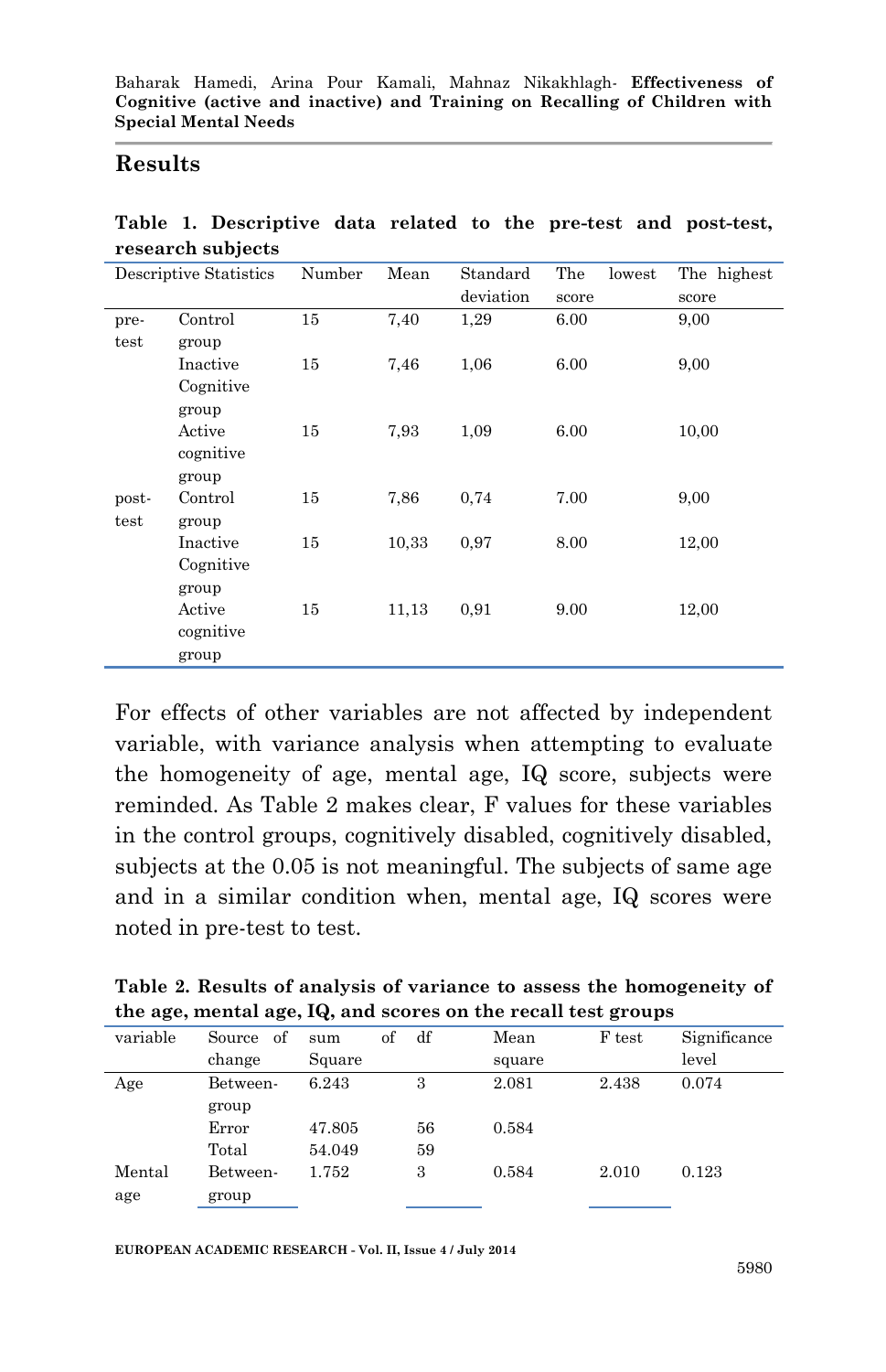|         | Error    | 16.268 | 56 | 0.291 |        |              |
|---------|----------|--------|----|-------|--------|--------------|
|         | Total    | 18.020 | 59 |       |        |              |
| ΙQ      | Between- | 0.000  | 3  | 0.000 | 0.000  | 1000         |
|         | group    |        |    |       |        |              |
|         | Error    | 0.000  | 56 | 0.000 |        |              |
|         | Total    | 0.000  | 59 |       |        |              |
| Pretest | Between- | 2.583  | 3  | 0.861 | 0.673  | 0.572        |
|         | group    |        |    |       |        |              |
|         | Error    | 71.600 | 56 | 1.279 | F test | Significance |
|         |          |        |    |       |        | level        |
|         | Total    | 74.183 | 59 |       | 2.438  | 0.074        |

Baharak Hamedi, Arina Pour Kamali, Mahnaz Nikakhlagh*-* **Effectiveness of Cognitive (active and inactive) and Training on Recalling of Children with Special Mental Needs**

**Table 3. Results of the analysis of variance on the mean of remembering: control, cognitive passive, active cognitive, active cognitive**

| Source of change | sum     | of | df | Mean square | н,     | Significance level |
|------------------|---------|----|----|-------------|--------|--------------------|
|                  | Square  |    |    |             |        |                    |
| Between-group    | 127.117 |    | 3  | 42.372      | 65.669 | 0.0010             |
| Error            | 36.133  |    | 56 | 0.645       |        |                    |
| The total        | 163.250 |    | 59 |             |        |                    |

According to Table 3, values of F obtained is equal to 65.669 and significance level equal to 0.001 indicates that average 4 significant difference exists, therefore, to compare paired groups follow up Tukey test was used for results as shown in table 4**.**

| between the control groups, cognitive, passive, active cognitive recall |                                |                 |                    |  |  |  |  |  |  |
|-------------------------------------------------------------------------|--------------------------------|-----------------|--------------------|--|--|--|--|--|--|
| Descriptive Statistics                                                  |                                | Mean difference | Significance level |  |  |  |  |  |  |
| Control group                                                           | Control group                  | 0.001           | $-2.467$ (*)       |  |  |  |  |  |  |
|                                                                         | Inactive<br>Cognitive<br>group | 0.001           | $-3.267$ (*)       |  |  |  |  |  |  |
|                                                                         | Active<br>cognitive<br>group   | 0.001           | $-3.800$ (*)       |  |  |  |  |  |  |
| Inactive Cognitive                                                      | Control group                  | 0.001           | $2.467$ $(*)$      |  |  |  |  |  |  |
| group                                                                   | Cognitive<br>Inactive<br>group | 0.041           | $-0.800$ (*)       |  |  |  |  |  |  |
|                                                                         | cognitive<br>Active<br>group   | 0.001           | $-1.333(*)$        |  |  |  |  |  |  |
| Active<br>cognitive                                                     | Control group                  | 0.001           | $-3.267$ (*)       |  |  |  |  |  |  |
| group                                                                   | Inactive<br>Cognitive          | 001             | $0.800$ (*)        |  |  |  |  |  |  |

**Table 4. Results of Tukey's follow-up to evaluate the mean difference between the control groups, cognitive, passive, active cognitive recall**

**EUROPEAN ACADEMIC RESEARCH - Vol. II, Issue 4 / July 2014**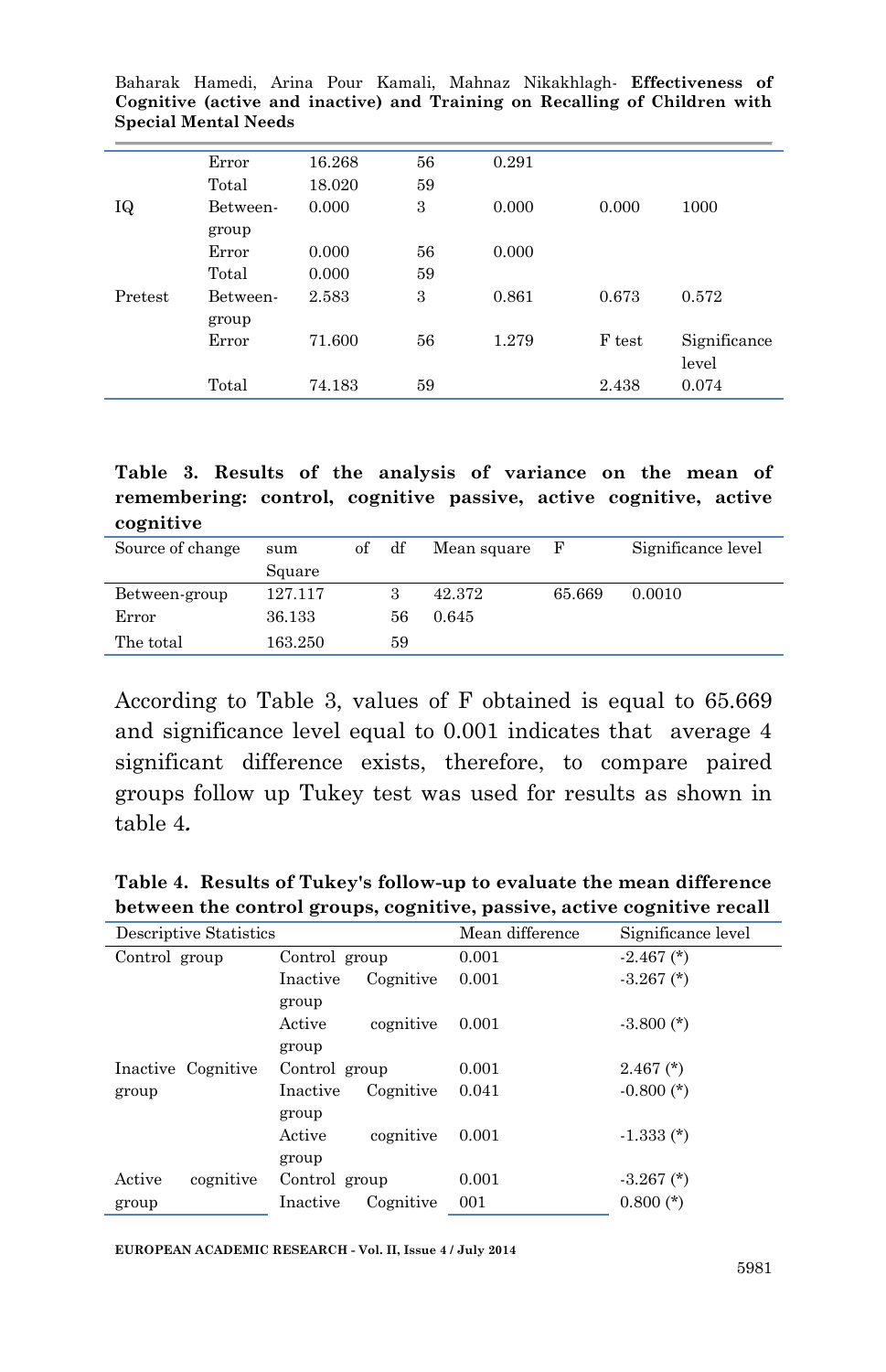Baharak Hamedi, Arina Pour Kamali, Mahnaz Nikakhlagh*-* **Effectiveness of Cognitive (active and inactive) and Training on Recalling of Children with Special Mental Needs**

| group<br>Active | cognitive $0.276$ | $-0.533$ |
|-----------------|-------------------|----------|
| group           |                   |          |

Results of follow up Tukey test (Table 4) shows that there is significant difference cognitive and control group (2.467), cognitive activation (3.267) in 0.001, according to Table 1, mean score of group cognitive reminded disabled, cognitively active than control group. This finding suggests that training at all test was effective in improving children's recall.

The difference between the average active Cognitive Turn  $(0.800)$  in the  $0.05$  p $\leq$  is significant.

#### **Discussion and Conclusion**

Cognitive problems of children with special needs, mental difficulties, increasing use of cognitive strategies and along with weakness, sensory problems in sense that it has major role in the learning of children with special needs and mental problems have doubled (Sharifi, 2006). Trying to use other senses as well as strategies that less attention has been paid to them could be a step in advancing the education of these children. The results of this study show that cognitive strategies enable, disable approach in all groups compared to the control group, children with special needs and mental recall is improved(Torgesen, 2008)**.**

The findings of this study will determine whether the active cognitive strategies and what they can recall when provided to disabled children with special needs, mental to increase. More training, repetition and practice, meaningful content, organization and classification of the material is effective in children remember. When these strategies were presented in the form of active learning could improve rates of retention and recall of children. Homework or practice of teaching children with learning disabilities is essential and can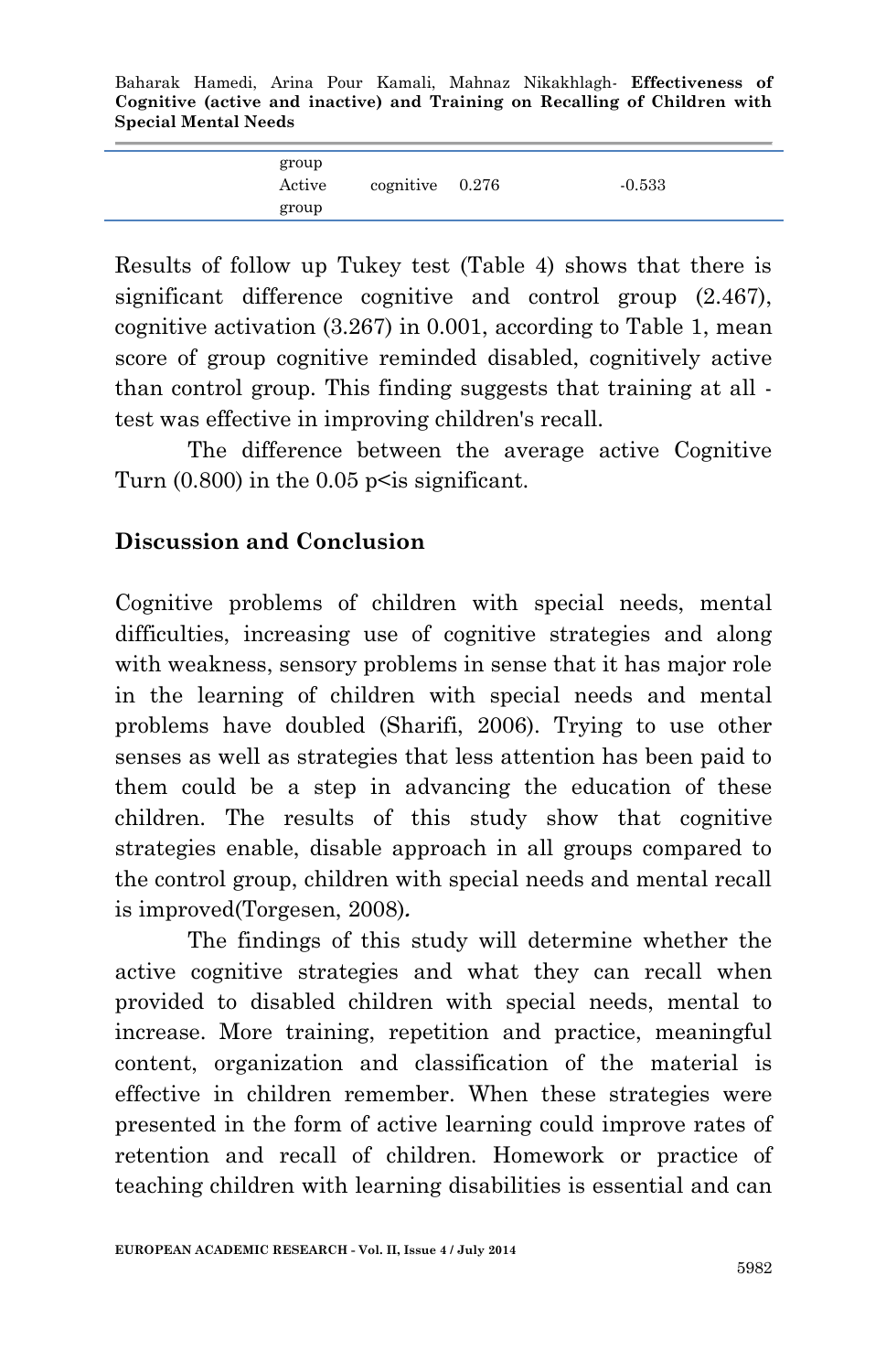consolidate basis. These findings, the vast majority of the research have been achieved. Therefore, in line with results from other studies (Chan, 2007;Riggs,2008), children with special needs and mentally able to employ these strategies. So that children with special needs, mental although later than normal children, but the ability to use strategies to achieve, and can after training, utilize strategies into practice is reasonable and acceptable. These findings are an important part of wellknown cognitive strategies are learnable.

It seems that children's inability to remember material, more it is caused by inability of children to learn use of Recommend Syllables and implementation of strategy(Broadley,2003). This result indicates that children with disabilities can use strategy due to deployment strategies. The results in all experimental groups similar to what is seen as good practice and experiment with educational content as well as tester and test content similar to content of training strategies of learning strategies and reminder undeniably. Seems to apply training exercises for children with mental disabilities must be trained before they completely overlap and the more of them become less overlap. This strategy can be extended in the future to help.

Based on findings of this study can be concluded that active cognitive training - takes recall of children with special cognitive training better mentally disabled. In other words, these two methods of training, they were superior. Although the descriptive data, difference between two groups, but difference in means indicates statistical significance is not reached. Descriptive Analysis of data shows that resulting averages roughly mean recall scores are close to maximum. Therefore it well reflects strength of both methods, lack of significant other is not due to weakness caused by one of two methods, but reminder of females.

It is suggested that addition of cognitive strategies enable teachers, other senses, especially sense of touch and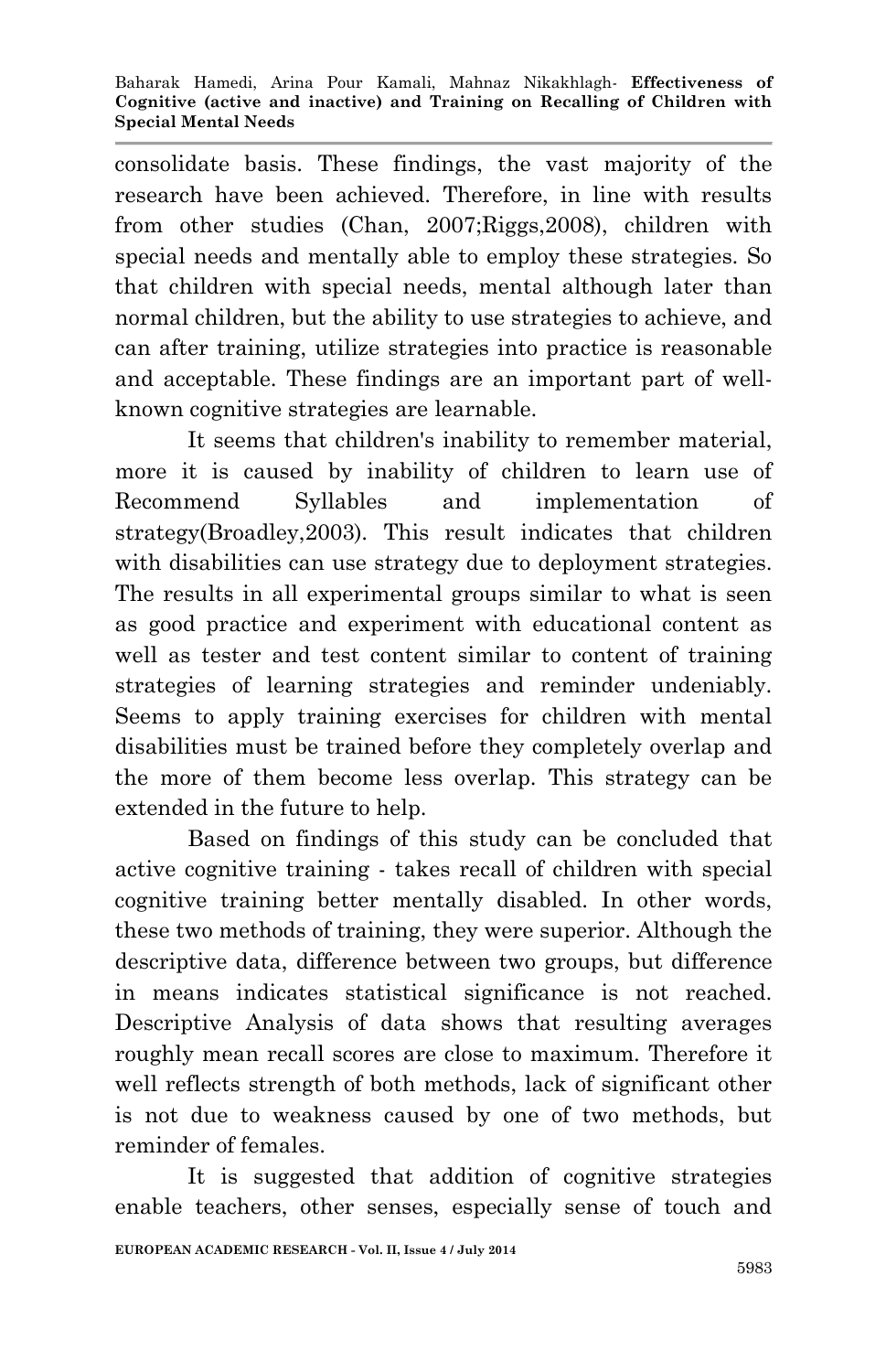movement data as well as interfering with proper Recommend Syllables iconic image of card and use content of at least four to teach to the single card also by creating an incentive, promote and facilitate children learn to utilize to disabled. During training exercises, as well as strategies to try and test content strategy is similar enough training exercises.

#### **REFERENCES**

- Beckman, P. 2002. "Strategy instruction. ERIC digests (Digest number E638)." Arlington, VA: ERIC Clearinghouse on Disabilities and Gifted Education. *Council for Exceptional Children*. (ERIC Document Reproduction Service. ED474302).
- Broadley, I. M. J. 2003. "Teaching short term memory skills to children with Down's syndrome." *Down Syndrome Research & Practice* 1(2):56-62.
- Cantrell, S. Chambers, A.J.E., Carter, J.C., Margaret, M.A. 2011. "The impact of strategy-based intervention on the comprehension and struggling readers." *J of Educational Psychology* 102(2):257-280.
- Chan, L., Kle, P. 2007. *Methods and strategies in the education of Retarded children.* Translated by Maher, F. Tehran: Jeihoon Press, 60-88.
- Halahan, D.P., Kaufman, J. 2005. *Exceptional Children.* Translated by M. Javadian. Mashhad: Astan Quds Razavi Press.
- Halahan, D. P. and Kaufman J. 2009. *Exceptional Children*. Translated by F. Maher. Tehran: Roshd Press.
- Henry, L. A. & MacLean, M. 2010. "Working memory performance in children with and without intellectual disabilities." *American Journal on Mental Retardation* 107(6):421-432.